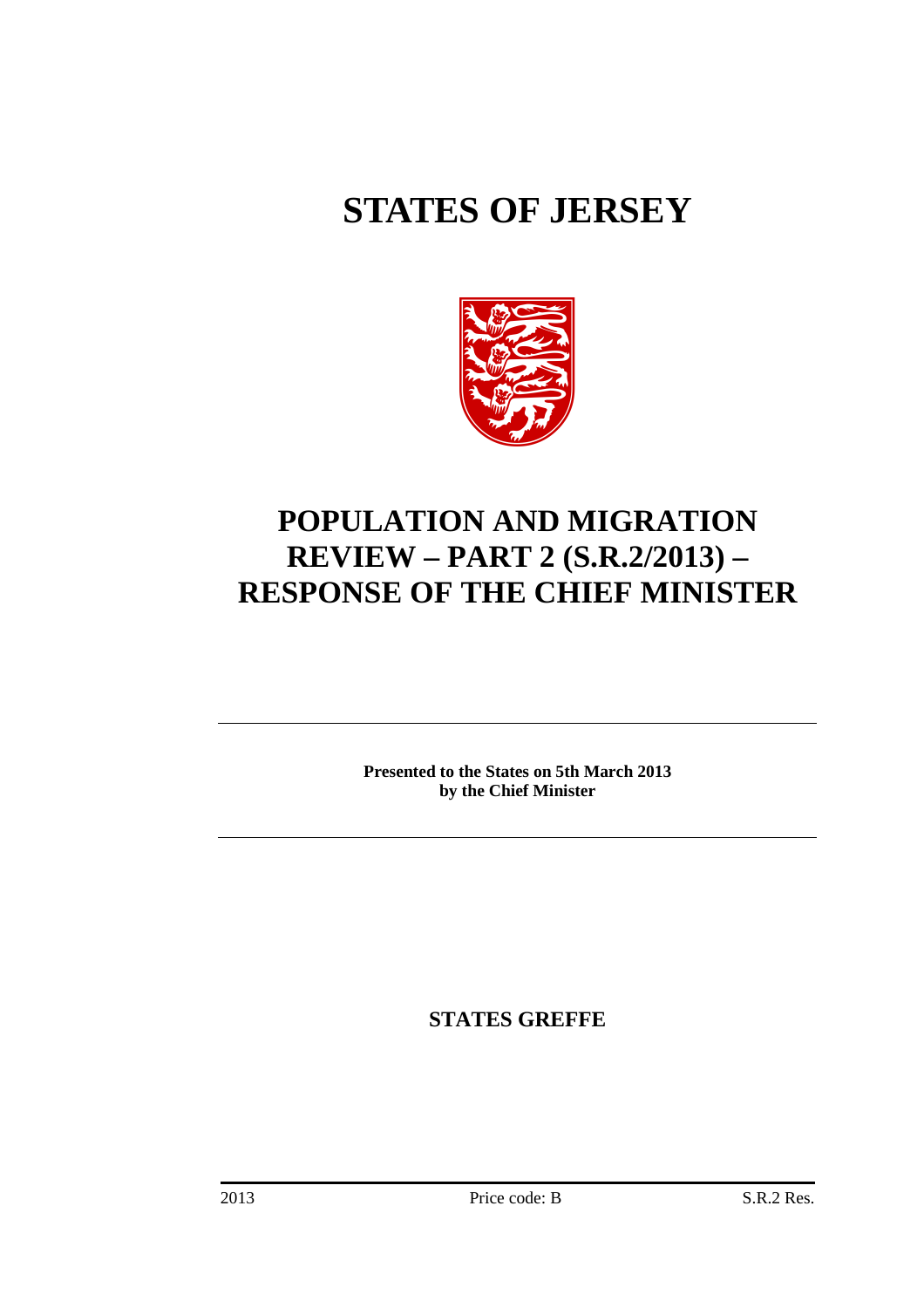#### **POPULATION AND MIGRATION REVIEW – PART 2 (S.R.2/2013) – RESPONSE OF THE CHIEF MINISTER**

| <b>Ministerial Response to:</b>          | S.R.2/2013                               |
|------------------------------------------|------------------------------------------|
| <b>Ministerial Response required by:</b> | 2nd April 2013                           |
| <b>Review title:</b>                     | Population and Migration Review – Part 2 |
| <b>Scrutiny Panel:</b>                   | Corporate Services Sub-Panel             |

#### **INTRODUCTION**

The Report of the Sub-Panel is firmly welcomed, and the majority of its recommendations accepted as helpful contributions toward creating a more effective and efficient means of limiting immigration.

Some of these recommendations and findings will be incorporated immediately, for example, it is accepted that more resources need to be directed toward compliance and data management functions. This will be facilitated by a streamlining of administration to free up staff for these tasks, and additional staff as required, funded through fees.

Other recommendations will form the basis of a post-implementation review of the Law, with a view to making any changes that need to be made in the first 12 months, for example, the question of a photograph on the registration card, the 90 day exemption for individual visiting workers to register (noting that their employer nevertheless needs a licence to employ them), and the 5 year rule for employment.

Having noted this, the new Law will bring a sizeable number of benefits which the Sub-Panel have acknowledged in the body of the Report, which is very pleasing: for example, the ability to vary licences, detailed employee returns from businesses, new powers to require illegal activities to immediately cease, and the sharing of information to support compliance activities.

#### **FINDINGS**

| <b>Findings</b>                                                                                                                                                                                         | <b>Comments</b><br>The extension of the qualifying period for<br>work from 5 years to 10 years is a complex<br>issue, recognising that any increase in                                                                                                                                                                                |  |  |  |
|---------------------------------------------------------------------------------------------------------------------------------------------------------------------------------------------------------|---------------------------------------------------------------------------------------------------------------------------------------------------------------------------------------------------------------------------------------------------------------------------------------------------------------------------------------|--|--|--|
| As of yet and for whatever<br>reason, no decisions have been<br>made by the Chief Minister<br>with regard to extending the<br>qualifying period for access to<br>work from 5 years back to<br>10 years. | qualification periods either has the effect of<br>disadvantaging individuals, or involves<br>transitional and saving provisions to protect<br>those individuals, which then need to be<br>administered in respect of the individuals<br>thereon protected. There is also the question<br>of to what extent, if at all, businesses are |  |  |  |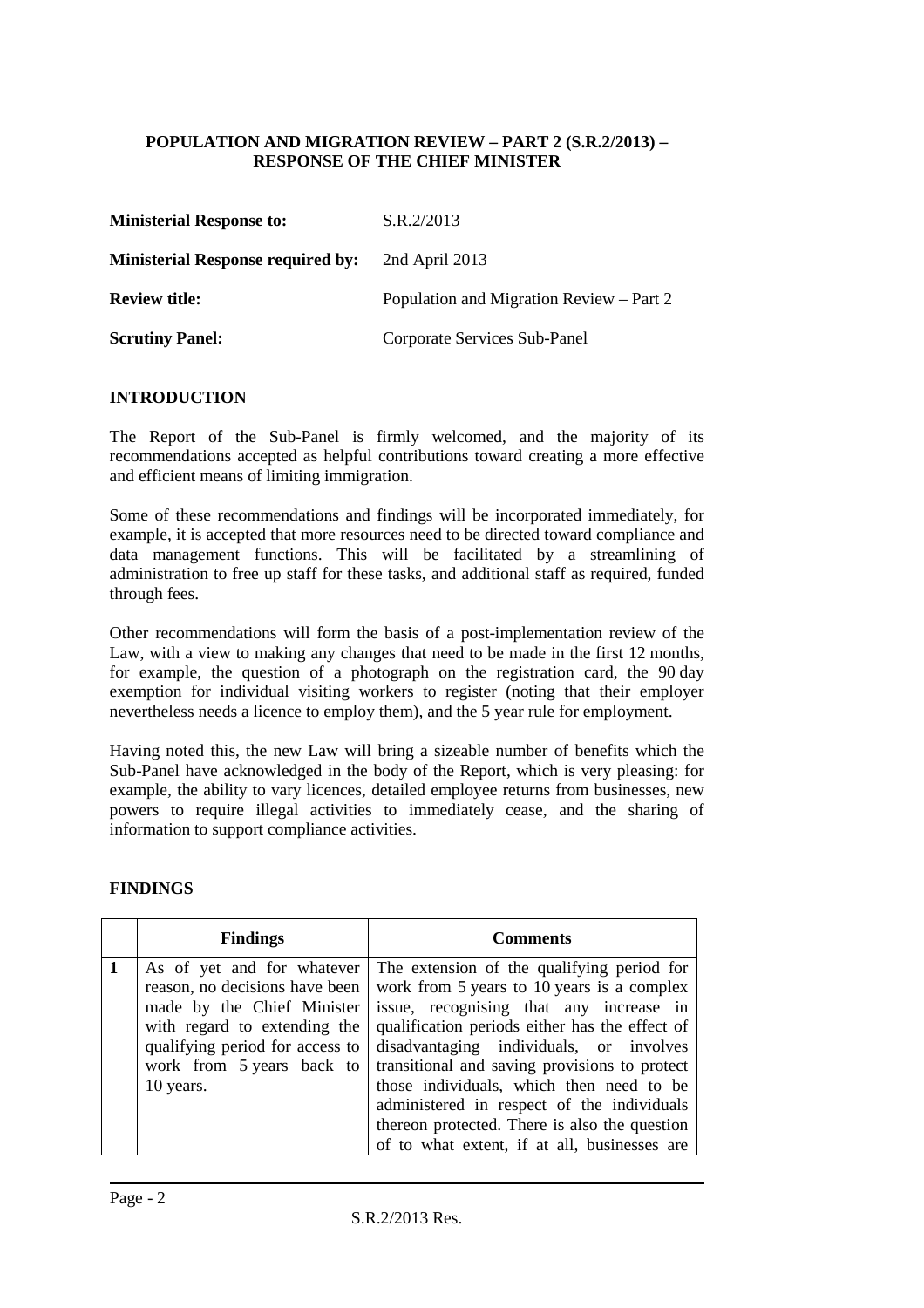|                         | <b>Findings</b>                                                                                                                                                                                                   | <b>Comments</b>                                                                                                                                                                                                                                                                                                                                                                                                                                                                                                                                                                                                                                                                                                            |
|-------------------------|-------------------------------------------------------------------------------------------------------------------------------------------------------------------------------------------------------------------|----------------------------------------------------------------------------------------------------------------------------------------------------------------------------------------------------------------------------------------------------------------------------------------------------------------------------------------------------------------------------------------------------------------------------------------------------------------------------------------------------------------------------------------------------------------------------------------------------------------------------------------------------------------------------------------------------------------------------|
|                         |                                                                                                                                                                                                                   | compensated for the<br>increase in the<br>qualification period by way of an extension<br>of their licence, recognising that not all the<br>skills required by a business are readily<br>obtained in Jersey, especially for more<br>complex and specialised roles. All these<br>issues will be considered in depth following<br>the introduction of the new Law, findings<br>reported, and<br>a proposed response<br>recommended.                                                                                                                                                                                                                                                                                           |
| $\boldsymbol{2}$        | There has been too much<br>lenience in the past with regard<br>to the number of non-qualified<br>licences issued to businesses.                                                                                   | The levels of population and immigration<br>seen in recent years have manifold reasons<br>which cannot simply be attributed to the<br>number of licences issued, most notably, the<br>census results indicated a higher than<br>expected number of individuals remaining<br>longer in the Island - this meant that more<br>people<br>were gaining their<br>5 year<br>qualifications than expected, and more<br>licences were thereon freed up to be used by<br>new migrants. The new Law has been<br>developed with the express intention of<br>limiting this going forward, for example,<br>through the maintenance of a population<br>register to closely monitor actual migration,<br>and provision to remove licences. |
| 3                       | The ability to vary a licence<br>for unqualified staff at any<br>time under the Control of<br>Housing and Work Law will<br>provide the States with greater<br>control than they have under<br>the current system. | Agreed.                                                                                                                                                                                                                                                                                                                                                                                                                                                                                                                                                                                                                                                                                                                    |
| $\overline{\mathbf{4}}$ | Work has already begun to<br>remove non-qualified licences<br>from businesses. Despite this,<br>however, a significant number<br>of unutilised licences of this<br>category still remain.                         | The power under the new Law to remove<br>licences will substantially address this issue.                                                                                                                                                                                                                                                                                                                                                                                                                                                                                                                                                                                                                                   |
| 5                       | Subsequent to a Sub-Panel<br>Public Hearing with the Chief<br>Minister, it has now been<br>agreed by the Council<br>of<br>Ministers to introduce a fee for<br>all Registered licences.                            | This proposal is subject to finalisation and<br>publication.                                                                                                                                                                                                                                                                                                                                                                                                                                                                                                                                                                                                                                                               |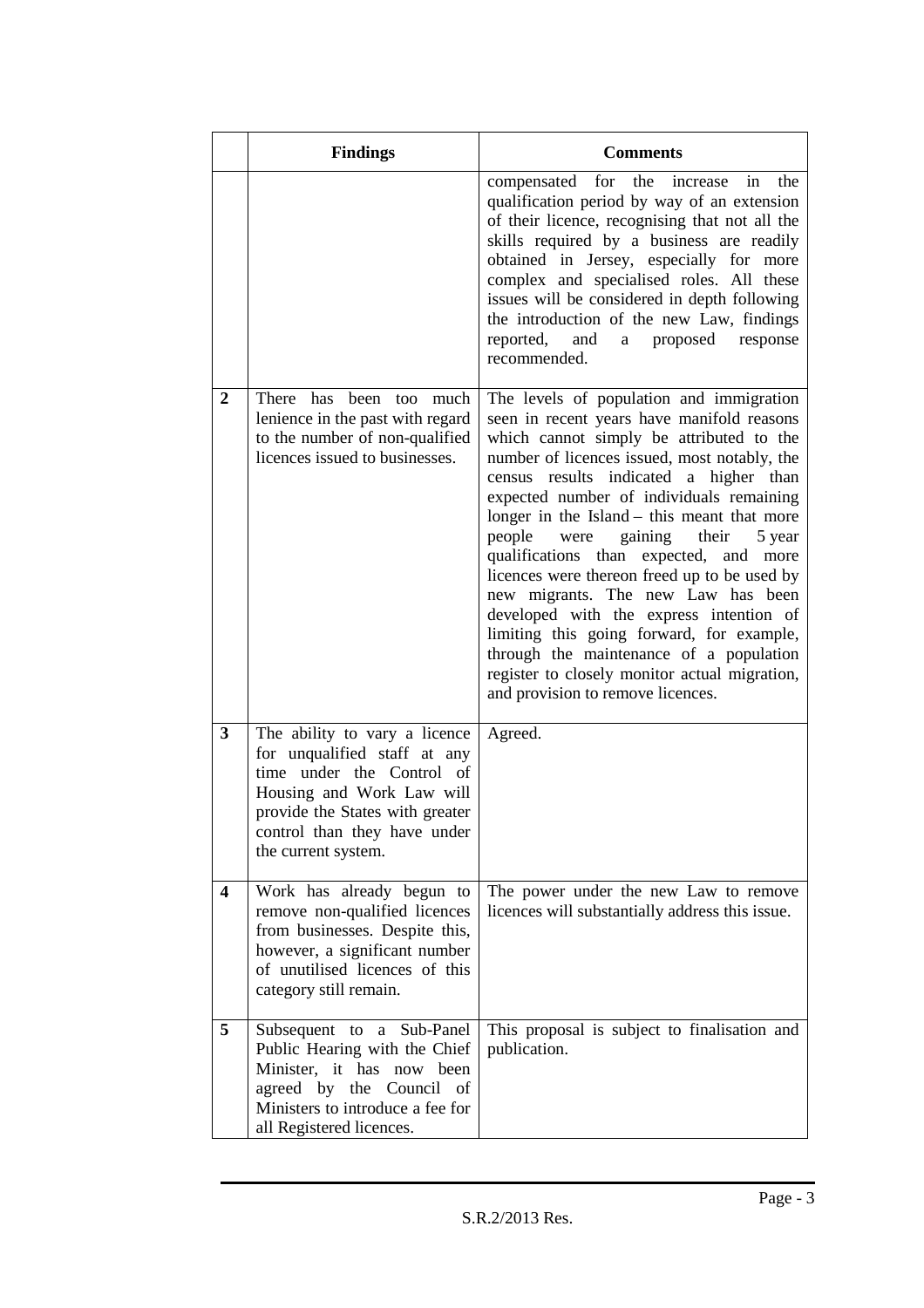|    | <b>Findings</b>                                                                                                                                                                                                                  | <b>Comments</b>                                                                                                                                                                                                                                                                                                                                                                                                                                                                                                                                                                                                                                                                                                                                                                                                                    |
|----|----------------------------------------------------------------------------------------------------------------------------------------------------------------------------------------------------------------------------------|------------------------------------------------------------------------------------------------------------------------------------------------------------------------------------------------------------------------------------------------------------------------------------------------------------------------------------------------------------------------------------------------------------------------------------------------------------------------------------------------------------------------------------------------------------------------------------------------------------------------------------------------------------------------------------------------------------------------------------------------------------------------------------------------------------------------------------|
| 6  | Tighter controls on unqualified<br>licences will not independently<br>solve the current unemploy-<br>ment situation.                                                                                                             | It is clearly the case that the answer to<br>unemployment is not simply being stricter on<br>the ability to employ migrants, but also<br>investment by businesses and government in<br>skills and job readiness of locally<br>the<br>qualified people. It is for this reason that the<br>"Back to Work" Programme has been<br>developed, in conjunction with a number of<br>Departments,<br>including<br>the<br>Population<br>Office.                                                                                                                                                                                                                                                                                                                                                                                              |
| 7  | It is obvious that some local<br>people need to be educated and<br>trained to undertake work in<br>areas that are traditionally<br>associated with non-qualified<br>people.                                                      | Agreed.                                                                                                                                                                                                                                                                                                                                                                                                                                                                                                                                                                                                                                                                                                                                                                                                                            |
| 8  | existence<br>The<br>of<br>the<br>Registration Card will make it<br>easier for businesses to comply<br>with the new legislation and<br>their licence allocation.                                                                  | Agreed.                                                                                                                                                                                                                                                                                                                                                                                                                                                                                                                                                                                                                                                                                                                                                                                                                            |
| 9  | New arrivals will be exempt<br>from registering for the first<br>3 months of living in the<br>Island, provided they do not<br>work within that time period.                                                                      | Agreed.                                                                                                                                                                                                                                                                                                                                                                                                                                                                                                                                                                                                                                                                                                                                                                                                                            |
| 10 | The proposal to exempt short-<br>term workers from registering<br>under a 3 month period could<br>significantly affect the States<br>ability to monitor transient<br>populations and may increase<br>the risk of non-compliance. | The Sub-Panel's concerns are understood<br>and will be considered as part of a post-<br>implementation review of the new regime.<br>However, the policy intent is clear: it is to<br>require a visiting contractor to have a<br>business licence restricting the number of<br>people who can be employed by that<br>contractor, but not to require every single<br>worker engaged by that visiting contractor to<br>register in person. This would create<br>significant additional work for Departments,<br>without appreciable gain in the ability to<br>control migration.<br>Indeed, the only exemption period that<br>eliminates risk is one that is nil, i.e. that a<br>registration card is always needed before any<br>undertaken.<br>This<br>work<br>was<br>is<br>easily<br>policed – as in that circumstance, any person |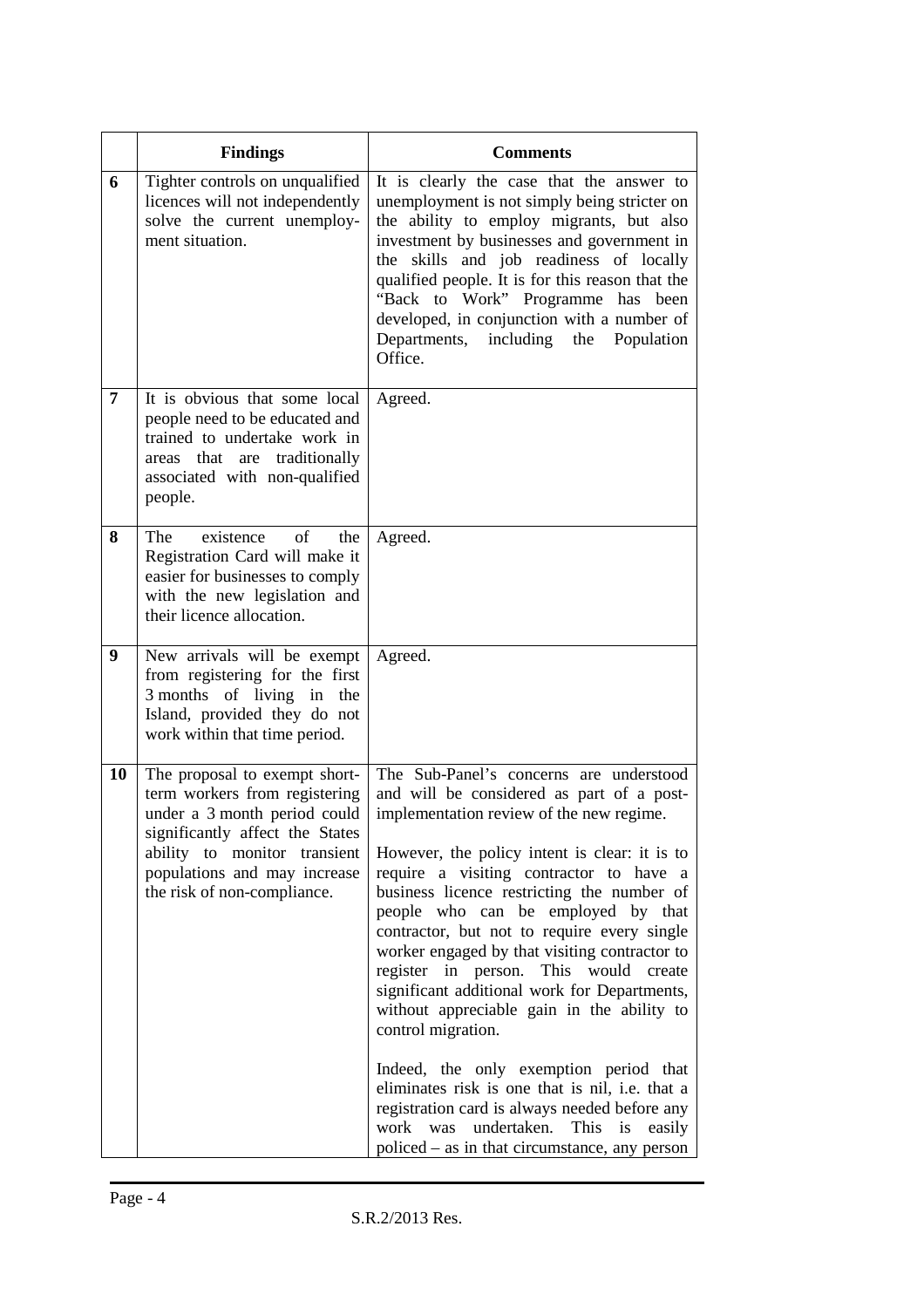|    | <b>Findings</b>                                                                                                                                                                                                    | <b>Comments</b>                                                                                                                                                                                                                                                                                                                                                                                                                                                                                                                                                                                                                                                                                                                                                                                                                                                                                                                                                                                   |
|----|--------------------------------------------------------------------------------------------------------------------------------------------------------------------------------------------------------------------|---------------------------------------------------------------------------------------------------------------------------------------------------------------------------------------------------------------------------------------------------------------------------------------------------------------------------------------------------------------------------------------------------------------------------------------------------------------------------------------------------------------------------------------------------------------------------------------------------------------------------------------------------------------------------------------------------------------------------------------------------------------------------------------------------------------------------------------------------------------------------------------------------------------------------------------------------------------------------------------------------|
|    |                                                                                                                                                                                                                    | on any site would need a card and this could<br>be checked. (In the absence of this, a person<br>on a site could always claim to a compliance<br>inspector that they have only just arrived in<br>the Island and are within whatever period is<br>set). An immediate registration requirement,<br>however, means all workers, even if only<br>here for a day, need a registration card. This<br>creates significant burdens for government<br>and impedes the operation of an effective<br>economy which inevitably has some reliance<br>on visiting workers, for example, regional<br>managers visiting Jersey branches, auditors<br>of various kinds, visiting architects, etc.<br>Some exemption period is therefore required,<br>and investment must take place in ensuring it<br>is policed involving spot site visits and<br>monitoring workers from site to site, with the<br>findings assessed with a view to determining<br>whether the period should be changed post<br>implementation. |
| 11 | The Sub-Panel has not been<br>that<br>convinced<br>adequate<br>consideration has been given<br>inclusion<br>the<br>of<br>to<br>a<br>photograph<br>the<br>new<br>on<br>Registration Card.                           | It has been outlined that a photograph on the<br>card is an unnecessary addition insofar as the<br>registration card should be used alongside<br>existing photographic identification, and that<br>some fraud risks and costs are associated<br>with creating a card with a photograph that<br>could gain wider currency as a form of<br>identification. This will be considered further<br>as part of a post-implementation review of<br>the new regime.                                                                                                                                                                                                                                                                                                                                                                                                                                                                                                                                         |
| 12 | the<br>absence<br>of<br>In<br>a<br>photograph, it is imperative<br>that a form of identification is<br>shown alongside the<br>new<br>Registration Card<br>for<br>all<br>transactions as a method of<br>validation. | Agreed.                                                                                                                                                                                                                                                                                                                                                                                                                                                                                                                                                                                                                                                                                                                                                                                                                                                                                                                                                                                           |
| 13 | At point of implementation,<br>the Register of Names and<br>Addresses will be linked up to<br>the databases held at Social<br>Security, Income Tax and the<br>Population Office.                                   | Agreed. The database will be created from<br>name and address information from a range<br>of public authority sources.                                                                                                                                                                                                                                                                                                                                                                                                                                                                                                                                                                                                                                                                                                                                                                                                                                                                            |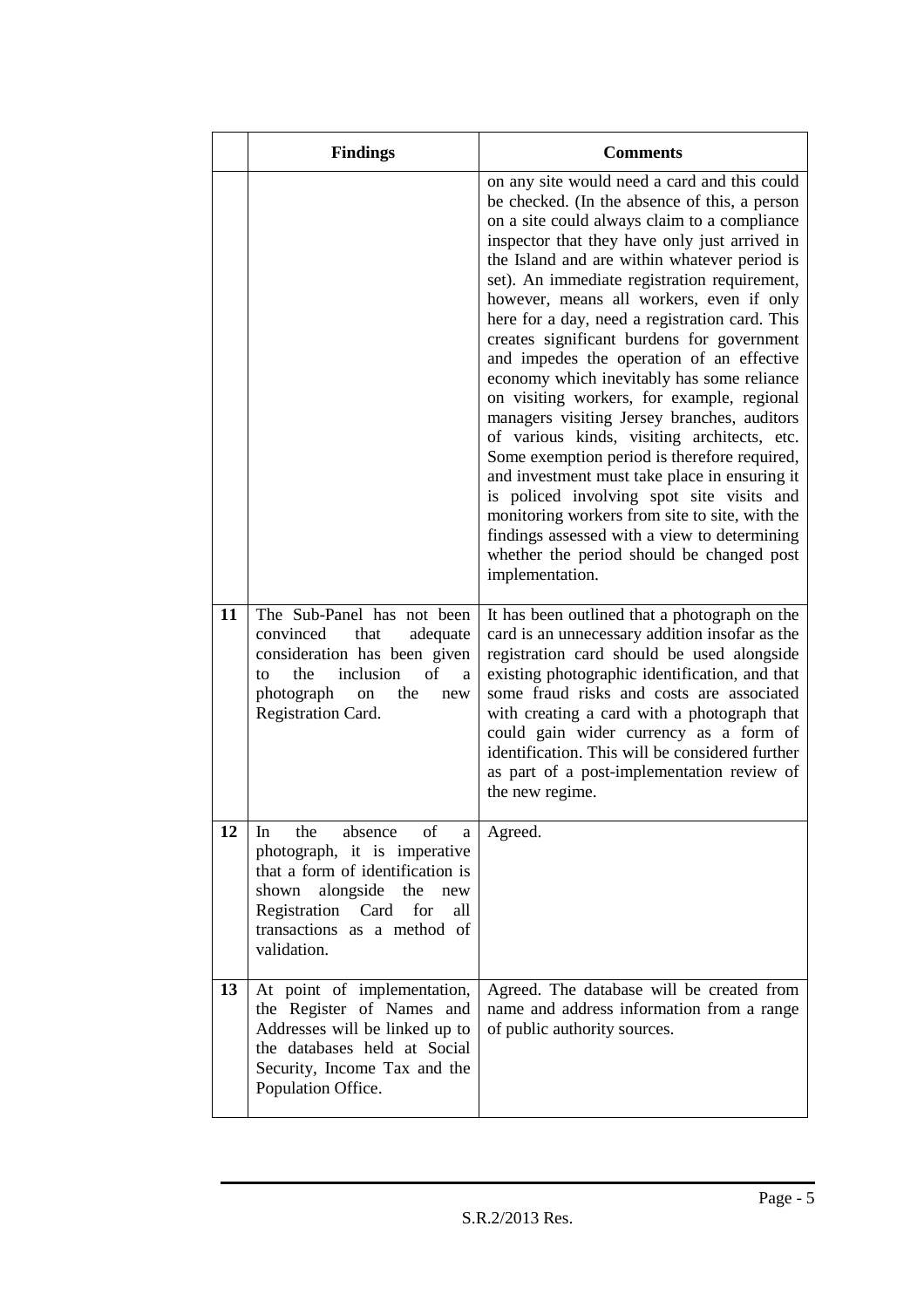|    | <b>Findings</b>                                                                                                                                                                            | <b>Comments</b>                                                                                                                                                                                                                                                                                                                                                                                                                                                           |
|----|--------------------------------------------------------------------------------------------------------------------------------------------------------------------------------------------|---------------------------------------------------------------------------------------------------------------------------------------------------------------------------------------------------------------------------------------------------------------------------------------------------------------------------------------------------------------------------------------------------------------------------------------------------------------------------|
| 14 | There is a great deal of<br>uncertainty as to when the<br>Population Register can be<br>relied upon<br>rolling<br>as<br>a<br>of<br>Jersey's<br>measure<br>Population.                      | It is for the Statistics Unit to validate the<br>Population Register to<br>their<br>robust<br>requirements, and they will require a number<br>of data points before are able to confirm their<br>satisfaction that the Population Register is<br>maintained<br>time.<br>over<br>However,<br>the<br>objective of the Chief Minister's Department<br>is to have a Population Register that aligns<br>sufficiently with published<br>Statistical<br>Information within 2013. |
| 15 | considerable amount<br>of<br>A<br>still<br>work<br>needs<br>be<br>to<br>undertaken by the Population<br>Office before the Register will<br>be complete.                                    | Agreed. The task of aligning data held by a<br>number of Departments is a significant one,<br>but it is essential as a foundation going<br>forward for the streamlining of approaches to<br>customers and as a current record of our<br>population. For this reason, work will<br>continue in order to achieve a complete and<br>accurate database.                                                                                                                       |
| 16 | The Population Office<br>significantly underestimated<br>the<br>needed<br>resources<br>to<br>implement the Register<br>of<br>Names and Addresses.                                          | As noted above, this is a complex but<br>essential task, and providing<br>advance<br>estimates is inherently challenging until<br>administrators begin the task of aligning<br>those databases. However, the work is<br>significantly<br>advanced<br>and progressing<br>satisfactorily.                                                                                                                                                                                   |
| 17 | Any significant delay in the<br>completion of the Register will<br>have a considerable effect on<br>the new system and its ability<br>control population<br>to<br>and<br>migration levels. | Agreed. At the same time, other elements of<br>the new Law are also important in achieving<br>objectives; for example, the registration card,<br>the detailed returns from businesses, the<br>enhanced compliance powers, etc.,<br>all<br>contribute in the round to a more effective<br>regime.                                                                                                                                                                          |
| 18 | The new Combined Return<br>will provide the States with a<br>much improved depth<br>of<br>information which in turn<br>should allow for better licence<br>enforcement.                     | Agreed.                                                                                                                                                                                                                                                                                                                                                                                                                                                                   |
| 19 | If the IT system works as<br>envisaged, there is a high<br>chance that improved sharing<br>of information will lead to a<br>more efficient and effective<br>compliance operation.          | Agreed.                                                                                                                                                                                                                                                                                                                                                                                                                                                                   |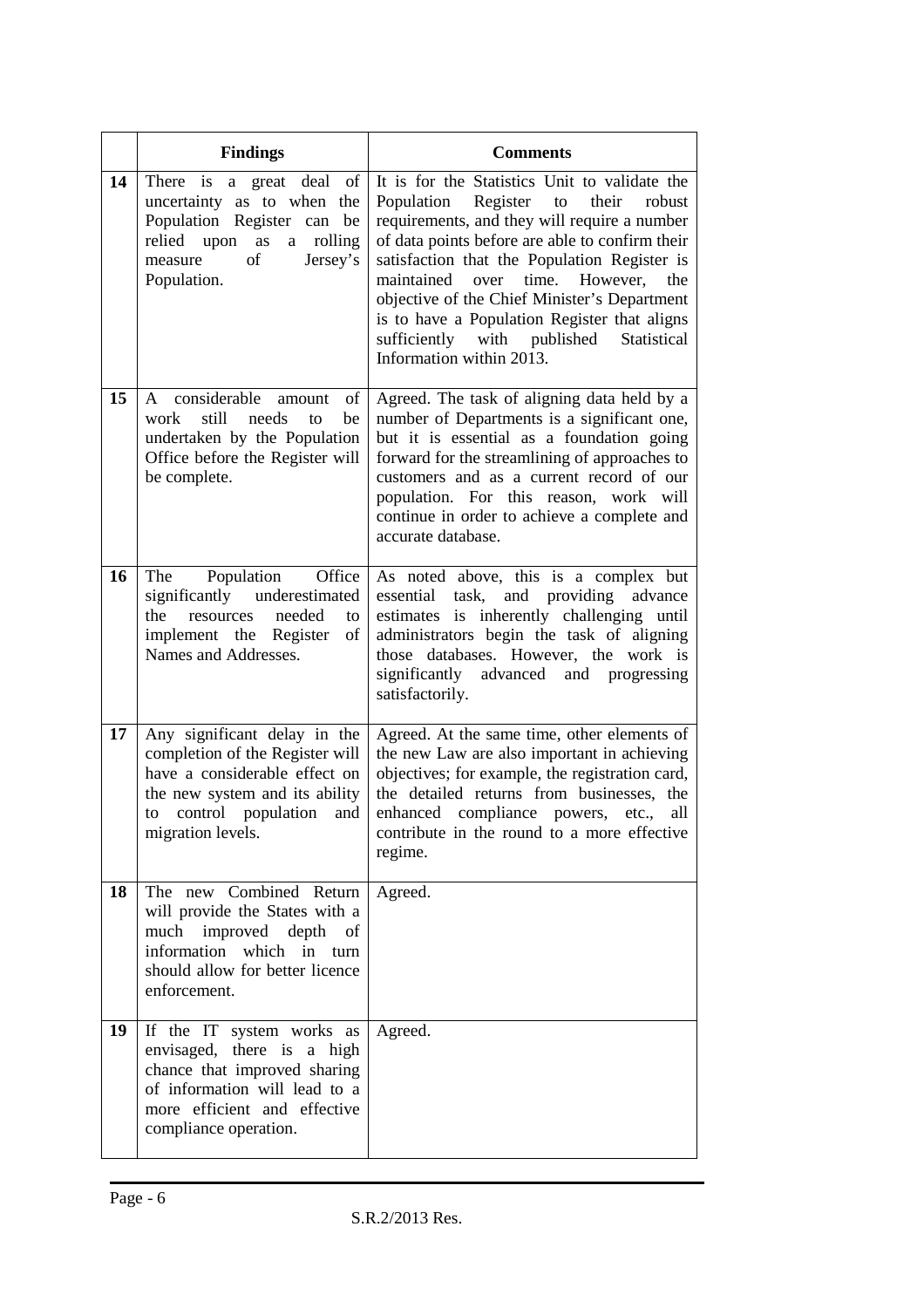|    | <b>Findings</b>                                                                                                                                                                                                                                             | <b>Comments</b>                                                                                                                                                                                                                                                                                   |
|----|-------------------------------------------------------------------------------------------------------------------------------------------------------------------------------------------------------------------------------------------------------------|---------------------------------------------------------------------------------------------------------------------------------------------------------------------------------------------------------------------------------------------------------------------------------------------------|
| 20 | In order to reap the real<br>benefits of the Register, it is<br>imperative that as soon as non-<br>compliance<br>is<br>indentified<br>officers are sent to investigate,<br>and if necessary take action.                                                    | Agreed.                                                                                                                                                                                                                                                                                           |
| 21 | The number of compliance<br>checks carried out under the<br>existing system is inadequate.                                                                                                                                                                  | Agreed. The new Law will facilitate a much<br>greater investment in compliance resource<br>backed by new legal powers.                                                                                                                                                                            |
| 22 | There is a great deal<br>of<br>uncertainty as to whether the<br>proposed increase in manning<br>levels from $1.5$ to $2.5$ 'boots<br>on the ground' staff will be<br>sufficient<br>to<br>enforce<br>compliance with the Control of<br>Housing and Work Law. | It is accepted that the more resources that can<br>be diverted from administration and toward<br>compliance, the more effective the regime.<br>On this basis, the increase in compliance<br>FTE by 1 is the minimum requirement, and a<br>more significant increase is expected and<br>necessary. |
| 23 | A culture of 'whistle-blowing'<br>in Jersey could be key to<br>ensuring that the new system is<br>enforced.                                                                                                                                                 | Agreed. This will be promoted alongside the<br>new Law.                                                                                                                                                                                                                                           |
| 24 | The real success of the new<br>legislation is dependent on the<br>extent to which it is policed<br>and enforced.                                                                                                                                            | Agreed.                                                                                                                                                                                                                                                                                           |
| 25 | Provided they are exercised,<br>the new powers to cease illegal<br>activity immediately<br>will<br>provide an important means of<br>enforcing compliance with the<br>Law.                                                                                   | Agreed.                                                                                                                                                                                                                                                                                           |
| 26 | The Population Office must<br>work with businesses to ensure<br>that the new law is understood<br>and managed in a fair and<br>pragmatic way.                                                                                                               | Agreed.                                                                                                                                                                                                                                                                                           |
| 27 | of political<br>The<br>issue<br>responsibility<br>for<br>the<br>implementation of the Control<br>of Housing and Work Law has<br>not yet been fully resolved.                                                                                                | The<br>Chief<br>Minister<br>is<br>legally<br>solely<br>responsible for the new Law. Other Ministers<br>will advise in securing a balanced policy<br>position.                                                                                                                                     |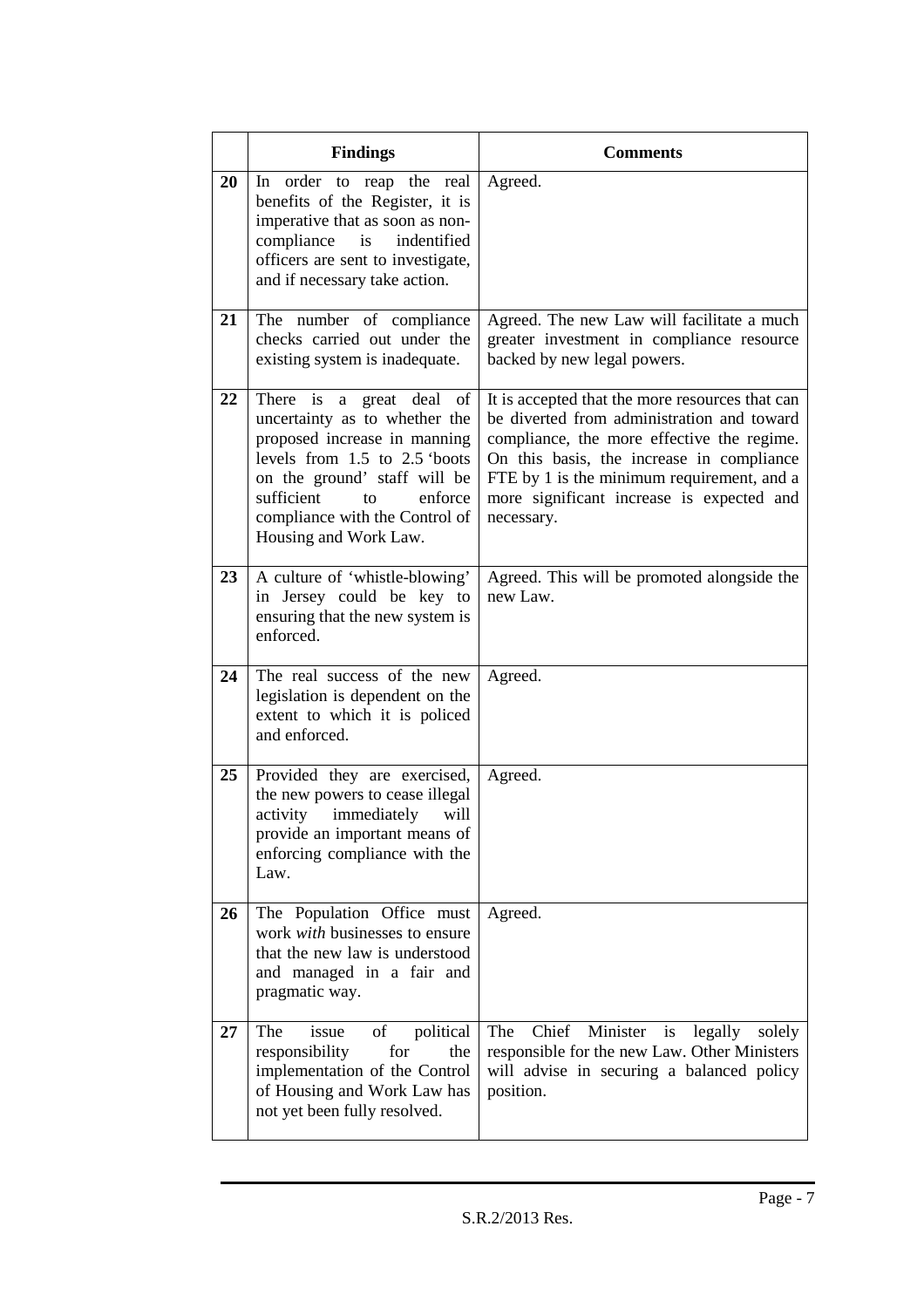#### **RECOMMENDATIONS**

|                  | <b>Recommendations</b>                                                                                                                                                                                                                                                                                           | <b>To</b> | Accept/<br><b>Reject</b>  | <b>Comments</b>                                                                                                                                                                                                                                                                                                                                                                                                                                                                    | <b>Target</b><br>date of<br>action/<br>completion |
|------------------|------------------------------------------------------------------------------------------------------------------------------------------------------------------------------------------------------------------------------------------------------------------------------------------------------------------|-----------|---------------------------|------------------------------------------------------------------------------------------------------------------------------------------------------------------------------------------------------------------------------------------------------------------------------------------------------------------------------------------------------------------------------------------------------------------------------------------------------------------------------------|---------------------------------------------------|
| $\mathbf{1}$     | The Chief Minister should now<br>urgently set out to ensure that once<br>the Law has been implemented, due<br>consideration<br>given<br>is<br>to<br>an<br>extension of the qualifying period for<br>access to work from 5 to 10 years,<br>and the potential implications for<br>population and migration levels. |           | Accept                    | This will be considered as<br>of<br>the<br>post-<br>part<br>implementation review.                                                                                                                                                                                                                                                                                                                                                                                                 | 2013                                              |
| $\boldsymbol{2}$ | The Chief Minister should undertake<br>a thorough and accurate audit of the<br>number of non-qualified licences<br>issued to businesses every 6 months<br>and in advance of any Population<br>Policy debate. Furthermore, these<br>findings should be published in a<br>report and presented to the States.      |           | Accept                    | actions<br>of<br>The<br>the<br>Migration<br>Advisory<br>Group<br>in<br>2012<br>demonstrate<br>firm<br>a<br>commitment to removing<br>permissions<br>for<br>the<br>employment<br>of<br>new<br>migrants in favour of<br>locally qualified people,<br>and in this vein, a review<br>of licences will take place<br>in 2013, and using the<br>licence<br>powers,<br>new<br>capacity will be removed<br>following evaluation and<br>with a firm presumption<br>toward local employment. | Ongoing                                           |
| $\mathbf{3}$     | In line with the States' top priority to<br>manage population and migration<br>levels, the Chief Minister should<br>consider quickly and effectively<br>removing unutilised non-qualified<br>licences<br>point<br>at<br>the<br>of<br>implementation<br>of<br>the<br>new<br>legislation.                          |           | Substantially<br>Accepted | actions<br>The<br>of<br>the<br>Migration<br>Advisory<br>Group<br>2012<br>in<br>firm<br>demonstrate<br>a<br>commitment to removing<br>permissions<br>for<br>the<br>of<br>employment<br>new<br>migrants in favour of<br>locally qualified people,<br>and in this vein, a review<br>of licences will take place<br>in 2013, and using the<br>licence<br>powers,<br>new<br>capacity will be removed<br>following evaluation and<br>with a firm presumption<br>toward local employment. | 2013                                              |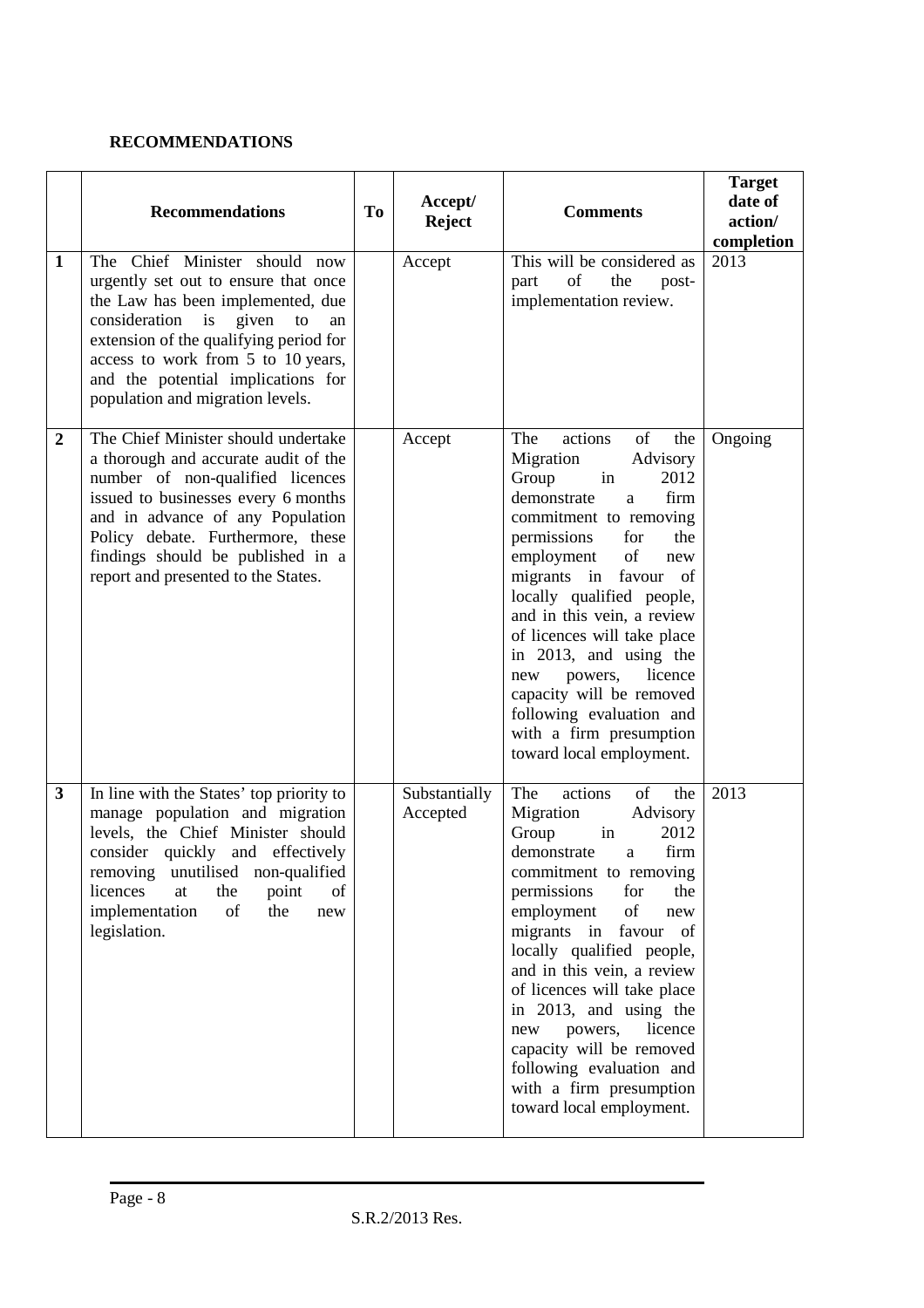|                         | <b>Recommendations</b>                                                                                                                                                                                                                                                              | T <sub>o</sub> | Accept/<br><b>Reject</b>  | <b>Comments</b>                                                                                                                                                                                                                                                                                                                                                              | <b>Target</b><br>date of<br>action/<br>completion |
|-------------------------|-------------------------------------------------------------------------------------------------------------------------------------------------------------------------------------------------------------------------------------------------------------------------------------|----------------|---------------------------|------------------------------------------------------------------------------------------------------------------------------------------------------------------------------------------------------------------------------------------------------------------------------------------------------------------------------------------------------------------------------|---------------------------------------------------|
| $\overline{\mathbf{4}}$ | Effective<br>enforcement<br>measures<br>must be developed alongside the new<br>charge for Registered licences to<br>minimise the risk of non-compliance<br>amongst businesses.                                                                                                      |                | Accept                    | It is accepted that more<br>should<br>resources<br>be<br>diverted<br>from<br>administration and toward<br>compliance. On this basis,<br>the increase in compliance<br>FTE by 1 is the minimum<br>requirement, and a more<br>significant<br>increase<br>is<br>expected.                                                                                                       | 2013                                              |
| 5                       | The Chief Minister should review<br>the 90 days' grace period as it is<br>likely that it will lead to inaccuracies<br>in the Register.                                                                                                                                              |                | Substantially<br>Accepted | This will be considered as<br>of<br>the<br>part<br>post-<br>implementation review to<br>assess the level of impact,<br>although at present it is<br>considered reasonable to<br>set a registration period<br>that does not capture<br>short-stay visitors who are<br>not working or transacting<br>property, for example,<br>visiting family members,<br>who may be elderly. | 2013                                              |
| 6                       | With regard to the proposal to<br>exempt short-term workers from<br>registering under a 90 day period, the<br>Chief Minister should ensure that<br>every individual employed under a<br>legitimately licensed contractor is<br>required to Register, before they can<br>begin work. |                |                           | This will be considered as<br>$% \left( \left( \mathcal{A},\mathcal{A}\right) \right) =\left( \mathcal{A},\mathcal{A}\right)$ of<br>part<br>the<br>post-<br>implementation review. In<br>addition, see comments in<br>Finding 10 above.                                                                                                                                      | 2013                                              |
| 7                       | The Chief Minister should review<br>the current policy on photographic<br>identification within 12 months of<br>the new Law being implemented.                                                                                                                                      |                | Accept                    | This will be considered as<br>of<br>the<br>post-<br>part<br>implementation review.                                                                                                                                                                                                                                                                                           | 2013                                              |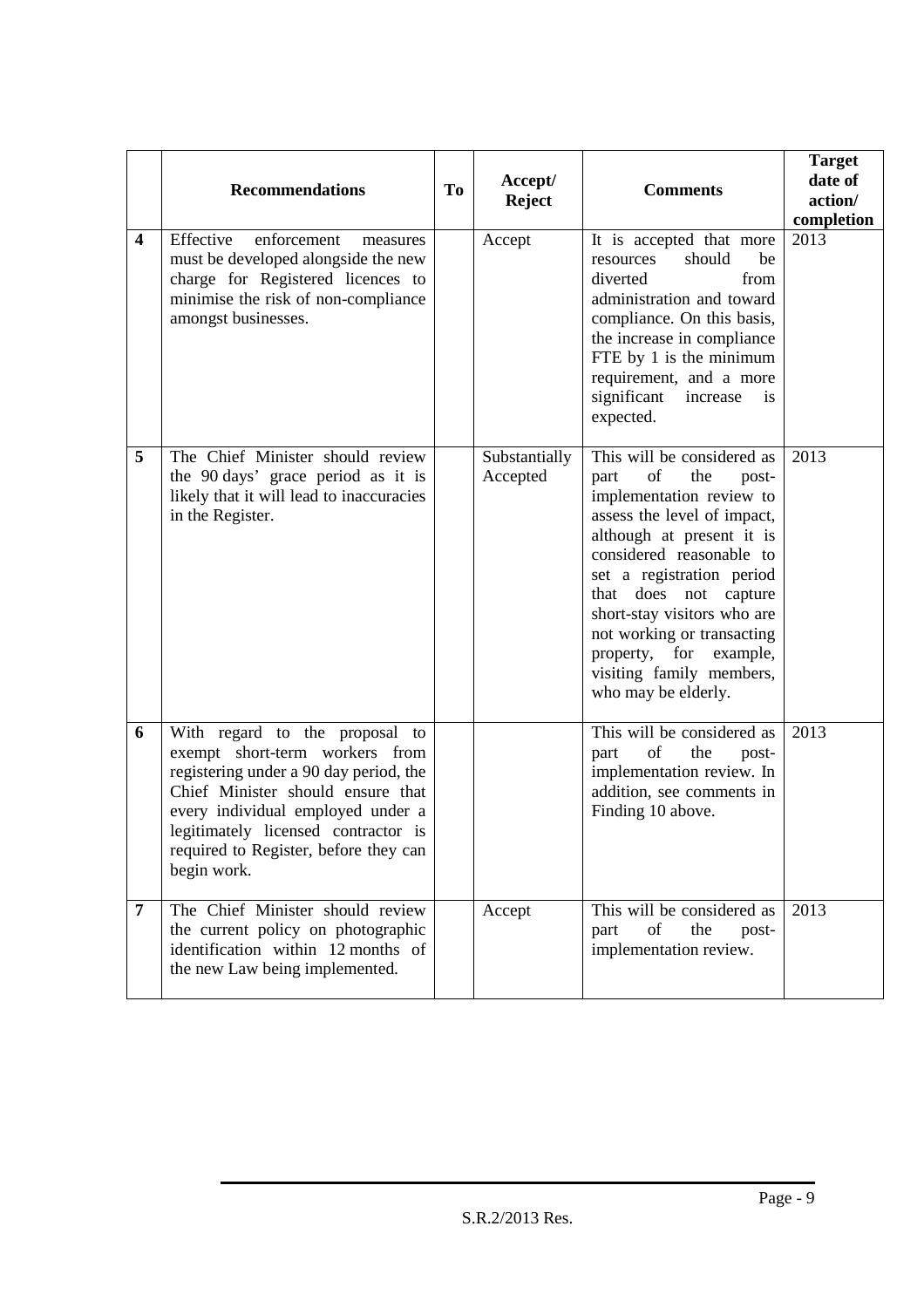|    | <b>Recommendations</b>                                                                                                                                                                                                                                                                                                        | <b>To</b> | Accept/<br><b>Reject</b> | <b>Comments</b>                                                                                                                                                                                                                                                                                                                                              | <b>Target</b><br>date of<br>action/<br>completion |
|----|-------------------------------------------------------------------------------------------------------------------------------------------------------------------------------------------------------------------------------------------------------------------------------------------------------------------------------|-----------|--------------------------|--------------------------------------------------------------------------------------------------------------------------------------------------------------------------------------------------------------------------------------------------------------------------------------------------------------------------------------------------------------|---------------------------------------------------|
| 8  | The Chief Minister should ensure<br>public are sufficiently<br>that the<br>informed regarding the rules and<br>procedures for checking Registration<br>Cards prior to the new Law being<br>implemented.                                                                                                                       |           | Accept                   | Guidance materials and<br>public<br>information<br>campaign is<br>being<br>prepared for<br>release<br>following debate on the<br>Regulations. This<br>will<br>include radio<br>adverts,<br>posters and leaflets<br>at<br>prominent<br>locations,<br>including points of entry,<br>online and social media<br>presence, and use of the<br>government website. | March and<br>April 2013<br>and<br>ongoing         |
| 9  | Further consideration should be<br>given to the establishment of a<br>refund system for the Registration<br>Card in order to help monitor<br>population levels for efficiently.                                                                                                                                               |           | Accept                   | This will be considered as<br>of<br>the<br>part<br>post-<br>implementation<br>review,<br>noting the merit in the<br>proposal.                                                                                                                                                                                                                                | 2013                                              |
| 10 | The Chief Minister should ensure<br>more<br>frequent compliance<br>that<br>checks are carried out at the<br>appropriate locations to ensure that<br>the new legislation is being adhered<br>Failure<br>to<br>d <sub>o</sub><br>SO<br>could<br>to.<br>significantly reduce the effectiveness<br>of the new control mechanisms. |           | Accept                   | It is accepted that the<br>more resources should be<br>diverted<br>from<br>administration and toward<br>compliance. On this basis,<br>the increase in compliance<br>FTE by 1 is the minimum<br>requirement, and a more<br>significant<br>increase<br><i>is</i><br>expected and necessary.                                                                    | 2013                                              |
| 11 | When the new Law is in operation,<br>the number of officers available to<br>the Population Office should be re-<br>assessed to ensure that it is adequate.                                                                                                                                                                    |           | Accept                   | It is accepted that the<br>more resources should be<br>diverted<br>from<br>administration and toward<br>compliance. On this basis,<br>the increase in compliance<br>FTE by 1 is the minimum<br>requirement, and a more<br>significant<br>increase<br>is<br>expected and necessary.                                                                           | 2013                                              |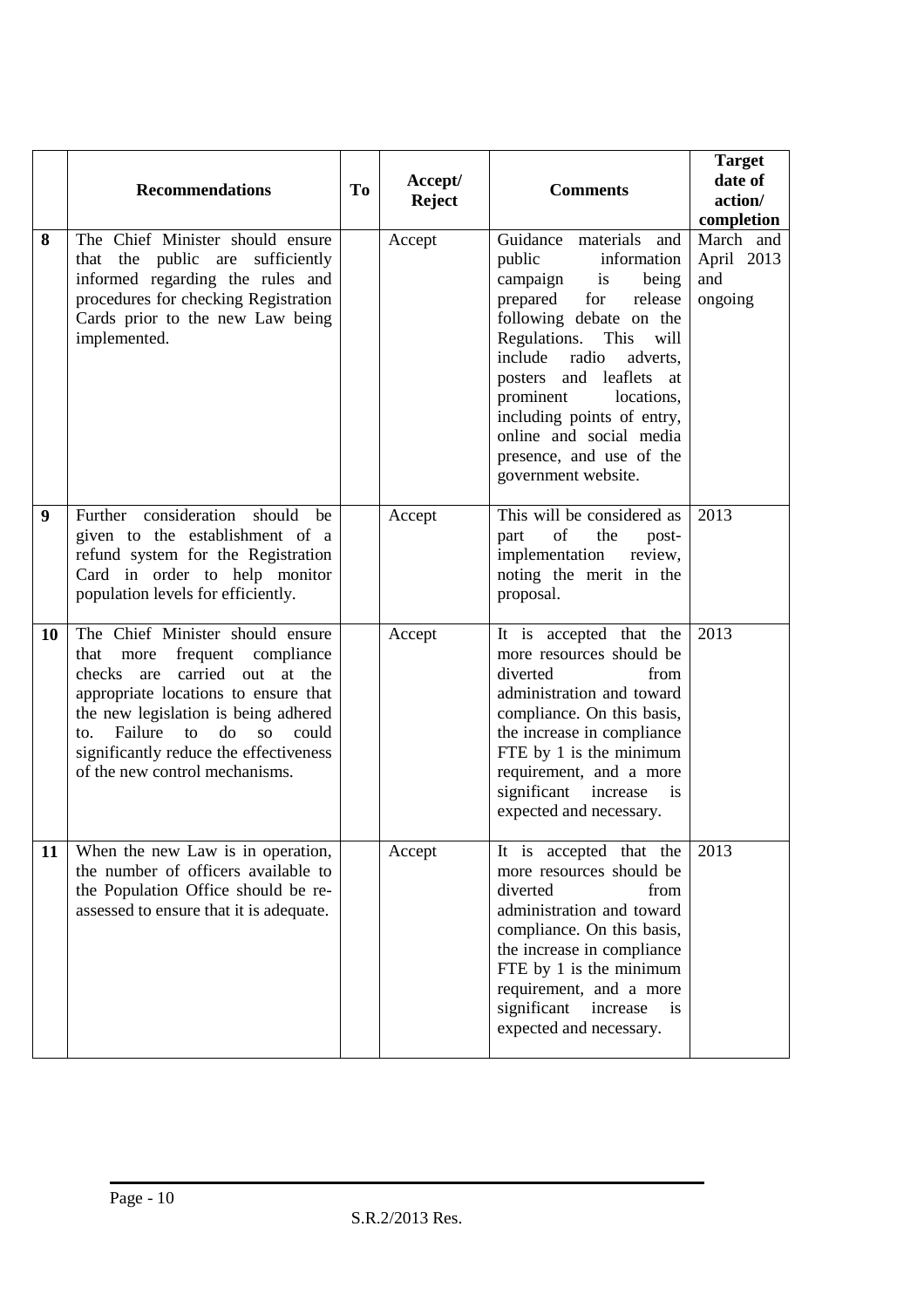|    | <b>Recommendations</b>                                                                                                                                                                                                                                                                                                          | To | Accept/<br><b>Reject</b> | <b>Comments</b>                                                                                                                                                                                                                                                                                                                                                          | <b>Target</b><br>date of<br>action/<br>completion |
|----|---------------------------------------------------------------------------------------------------------------------------------------------------------------------------------------------------------------------------------------------------------------------------------------------------------------------------------|----|--------------------------|--------------------------------------------------------------------------------------------------------------------------------------------------------------------------------------------------------------------------------------------------------------------------------------------------------------------------------------------------------------------------|---------------------------------------------------|
| 12 | The Chief Minister should ensure<br>that members of the public are<br>actively encouraged to report any<br>suspected non-compliant activity to<br>the Population Office so that it can<br>be further investigated.                                                                                                              |    | Accept                   | The Population Office will<br>develop and introduce a<br>"hot-line" to report non-<br>compliance in 2013.                                                                                                                                                                                                                                                                | 2013                                              |
| 13 | Once the Regulations have been<br>agreed by the States Assembly, and<br>in advance of the new system<br>coming into force, the Chief Minister<br>should ensure that the general public<br>are sufficiently notified regarding the<br>provisions of the new legislation.                                                         |    | Accept                   | Guidance<br>materials and<br>public<br>information<br>campaign<br>is<br>being<br>prepared<br>for<br>release<br>following debate on the<br>Regulations.<br>This<br>will<br>radio<br>include<br>adverts,<br>posters and leaflets at<br>prominent<br>locations,<br>including points of entry,<br>online and social media<br>presence, and use of the<br>government website. | March and<br>April 2013<br>and<br>ongoing         |
| 14 | The Chief Minister should ensure<br>that the structure of the Migration<br>Advisory Group is included in his<br>assessment of the effectiveness of<br>the new legislation.                                                                                                                                                      |    | Accept                   | The Chief Minister is<br>legally solely responsible<br>for the new Law. Other<br>Ministers will advise in<br>securing a balanced policy<br>position.                                                                                                                                                                                                                     | 2013                                              |
| 15 | The Chief Minister should give due<br>consideration<br>increasing<br>${\rm to}$<br>the<br>resources available to the Population<br>Office to ensure that the Register of<br>Names and Addresses is fully<br>functional before the Population<br>Policy debate in order to inform<br>decisions regarding the Island's<br>future. |    | Accept                   | Data management is an<br>essential component of the<br>regime<br>and<br>new<br>a<br>foundation for a more<br>streamlined approach to<br>Islanders by government.<br>For this reason, existing<br>within<br>resource<br>the<br>Population Office will be<br>directed toward<br>data<br>management functions.                                                              | 2013                                              |